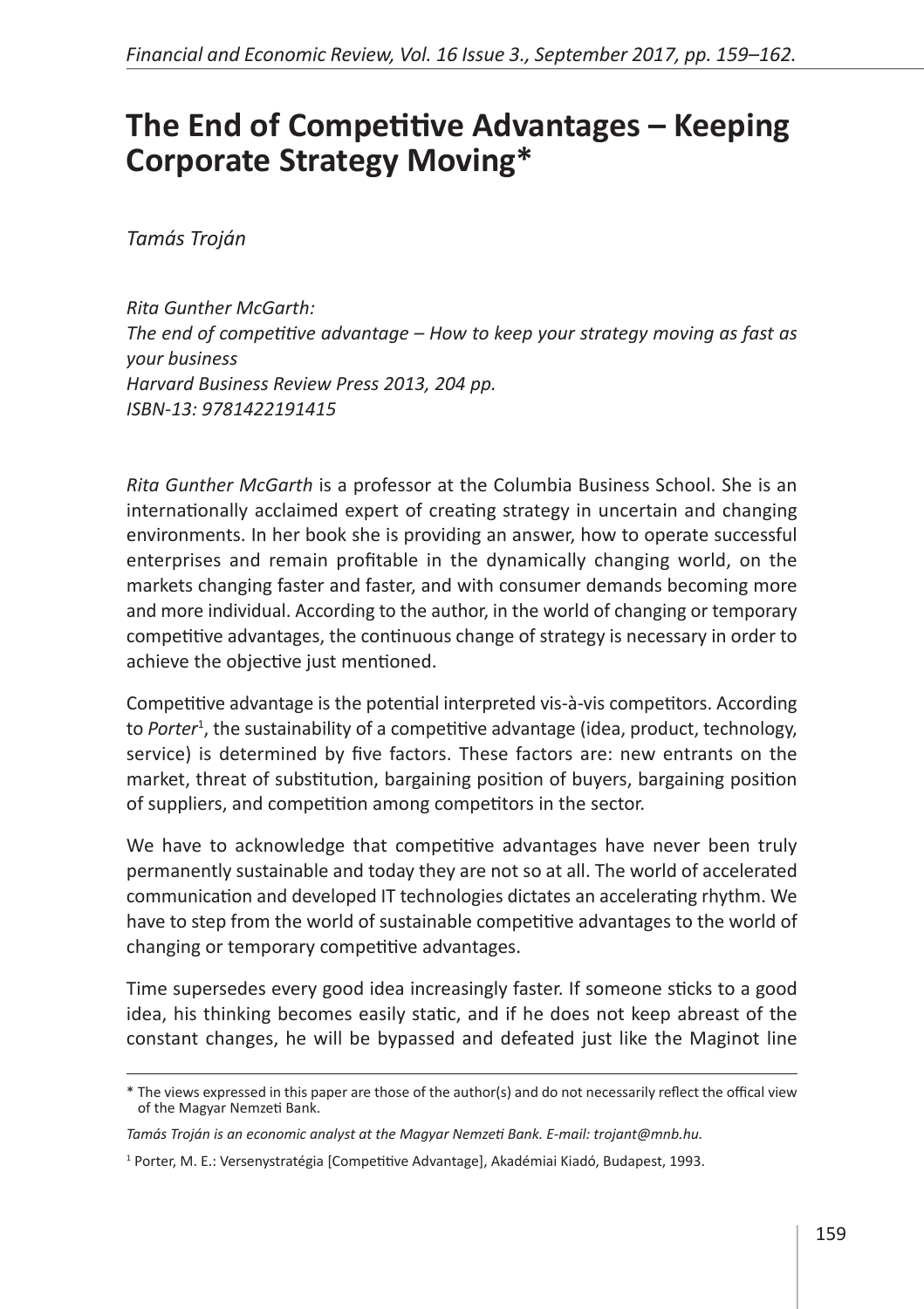was in 1940. Thus, the previously celebrated competitive advantage can become a dangerous trap.

In terms of its course of life, a classic industrial enterprise starts by founding on a good idea or good opportunity. In the run-up phase, the company obtains market share and customers, i.e. it grows gradually. In the phase of exploitation it attempts to maintain its favourable position, then finally comes the phase of decline.

In the phase of exploitation, but already in the run-up phase as well, competitors attempt to supplement (attack) the product with their own developments and technology; thereby, eroding the existing market advantage and profit. This occurs inevitably sooner than later, especially in today's accelerated digital and knowledgebased world. Market competition has accelerated by such an extent and has become so extensive and complex that it can be interpreted not as the rivalry of individual companies, but rather as an "arena" where everybody competes with everybody. The development of such a strategy or approach that holds its own even under such circumstances is necessary, i.e. it keeps pace in the market where competition is underway.

The rivalry of Kodak, Fuji Film and Sony is an example that is mentioned several times in the book. All three companies essentially dealt with roll film production and photography technology. The old type film roll and developing photography became very expensive by the 1980s and 1990s, mainly because of the significant increase in the world market price of silver (the most important raw material). It was Sony to first develop digital (sans-film) photography, getting hold of a considerable competitive advantage and endangering the company empires of the competitors which were based on the old, film developing technology. Kodak rejected the change, i.e. it declined the necessary changes, it tried to decrease its prices, but it went bankrupt in a couple of years. Fuji Film recognised the danger in time and fundamentally reformed its business in a couple of years, turning to printer technology, office automation and biotechnology and completely eliminating its old photo developing network. Thanks to this recognition and the quick reaction, Fuji Film did not get stock within its past and by today it has become a market leader in its new areas.

Thus, success-oriented management has to develop dynamic competitive advantages with which they are competitive in the world of changes, what is more they can be winners. However, openness, vigilance and quick recognition of opportunities are necessary for this, which makes continuous re-planning possible. Returning to the life cycle of companies, steps have to be made before the start of decline. This approach provides both dynamism and stability for the companies. The possibility of re-planning, change and modification has to be present in each life cycle of the company or product. Such companies use their resources flexibly,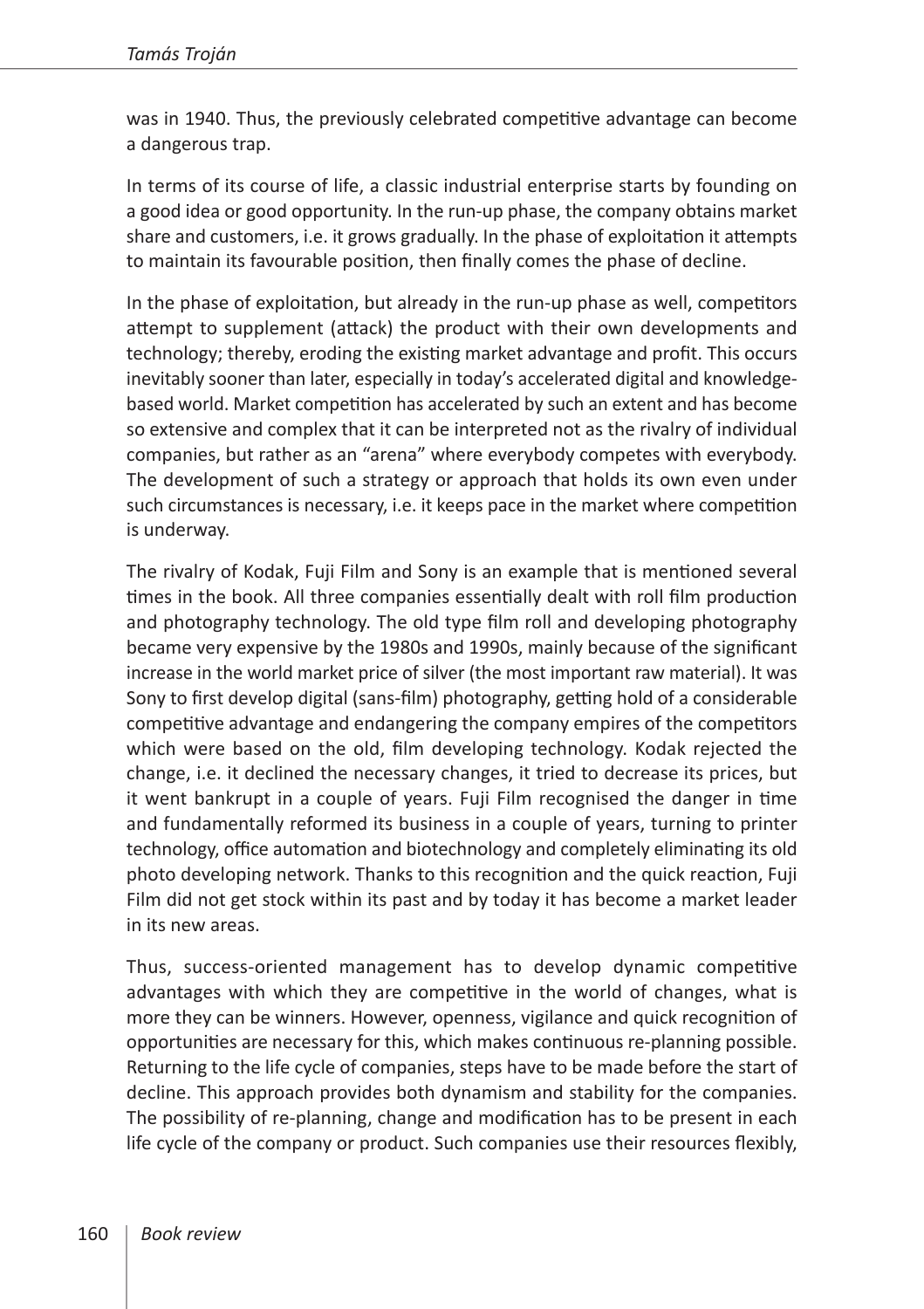have a stable vision of the future, which is adjusted to the continuous changes, and this is reached with varied tools. In addition to all of these, the cost of re-planning or the cost of a lot small re-planning is construed as small at the corporate level compared to the growth potential that can result from the development of a new competitive advantage.

The most typical difference between the theory of "old, i.e. sustainable" competitive advantages and the strategy built on changing competitive advantages is the motive of breaking away in time. The company has to be able to perceive the early warning signals indicating that the company or product will start to decline and it has to be exited in a planned and systematic way, i.e. separation from it, is necessary and the company must proceed on a new competitive path. Separation should not be experienced as a drama, rather the company must learn from it. It has to be planned and it has to be made regular. The sometimes hard decision of the separation (breaking away from a previously successful idea or product) has to be made when leadership is still less urged by time and there is still value in the given business.

What kind of change in thinking or attitude is necessary in order to acquire the above approach? What is the correct adaptation of the above thoughts at the managerial level? You should not remain on a wave for too long because sooner or later it will cast you ashore. You have to prepare for leaving the wave consciously and you have to feel the appropriate moment via the early warning signals. The possibility of re-planning, change and modification has to be present in all life cycles of the company or product. This approach has to be present continuously. Resources (stocks) do not have to be possessed and accumulated, since the utilisation of those is also uncertain; thus, only the access to resources has to be ensured. Development has to be a central element of corporate processes, which is well directed and is present continuously with the greatest degree of freedom. The best resources and the best people have to be allocated to this area.

Swiftness and determination have to dominate in the decision making of the leadership. Precision and good decisions are less important than the leadership reacting quickly and taking the necessary corrective measures. The most important information in the world of changing competitive advantages may be "making unsure", which may reveal risks, mistakes and dangers, questioning everything. All recommendations, reasoning, data and conclusions used have to be questioned. Sometimes even the motivation, the source of the idea and the basic principles have to be questioned as well; thus, the employees may learn thinking in an alternative way, and all these point to the direction of development.

It may be painful, but very useful to project the world of changing competitive advantages to the own life of people. Our efficiency may increase, our decision making may become faster. We can use our resources more successfully for